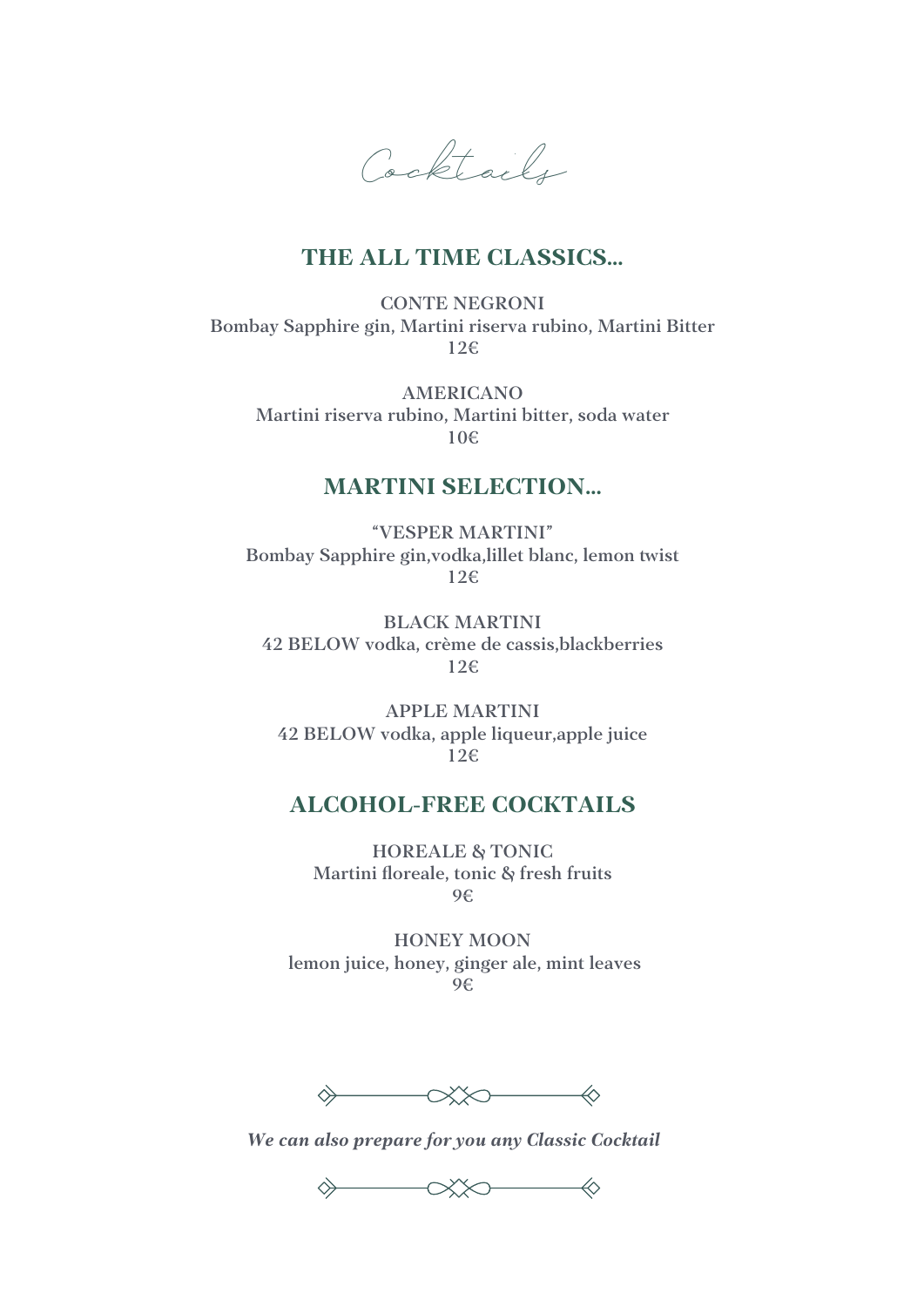Cocktails

#### **THE UNFORGETABLES…**

MAI TAI Bacardi Carta blanca rum, Carta negra rum, dry curacao, lime juice, sugar syrup, orgeat syrup 15€

OLD FASHIONED Rye, angostura bitter, sugar cube, 2 cents soda water 15€

FRENCH MULE Grey Goose vodka, lime juice, ginger beer, lemon slices garnish 15€

#### **MR GIN & MRS TONIC...**

Bombay Sapphire, grapefruit, blueberries, tonic water 12€

Star of Bombay, rosemary, lime, tonic water 15€

#### **BUBBLES ALL AROUND…**

ST.GERMAIN SPRITZ St. Germain, Martini Prosseco, soda water 12€

NARKISSOS SPRITZ Martini riserva ambato, Martini bitter, Martini Sp. Prosecco, tonic water, slice of orange 12€

BELLINI Martini Sp. Prosecco, peach cream, lemon juice, peach slice garnish 12€

 $\frac{1}{2}$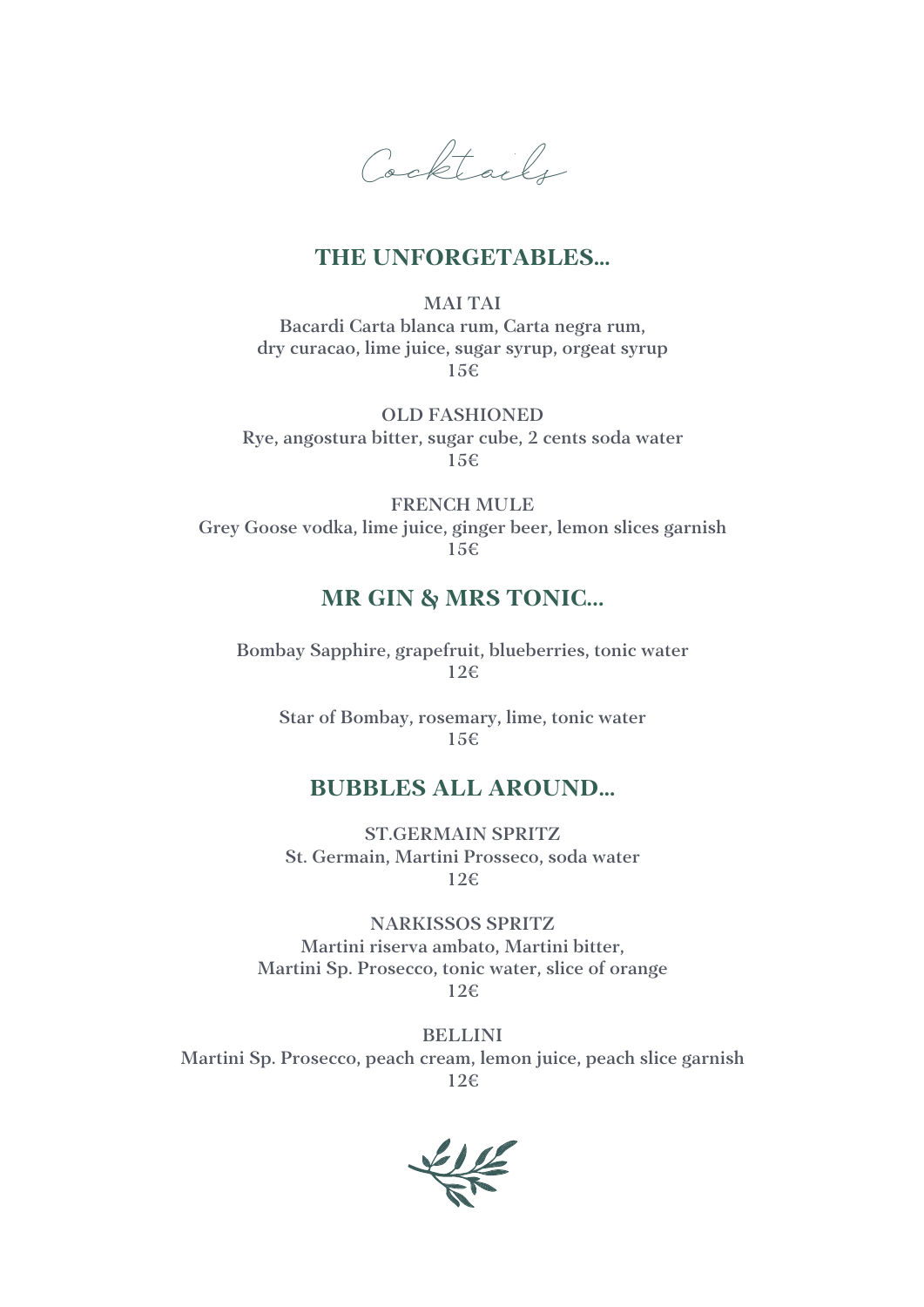### **VODKAS**

| 42 bellow         | $9 \in 90 \in$              |
|-------------------|-----------------------------|
| <b>Grey goose</b> | $12\epsilon$ 120 $\epsilon$ |
| <b>Belvedere</b>  | $12\epsilon$ 120 $\epsilon$ |

### **RUMS**

| <b>Bacardi carta blanca</b> | 9€. | 90 <sup>2</sup> |
|-----------------------------|-----|-----------------|
| <b>Bacardi</b> carta oro    |     | 10€ 100€        |
| Bacardi carta negra         |     | 10€ 100€        |
| <b>Bacardi reserve 8</b>    |     | 12€ 120€        |
| <b>Diplomatico</b>          |     | 12€ 120€        |
| <b>Zacapa</b>               |     | 12€ 120€        |

#### **GINS**

| <b>Bombay Sapphire</b> | 96  | 90€            |
|------------------------|-----|----------------|
| <b>Tanqueray</b>       | 96  | 90€            |
| <b>Star of Bombay</b>  | 126 | $120 \epsilon$ |
| <b>Hendricks</b>       |     | 14€ 140€       |

### **TEQUILAS**

| <b>Cazadores Blanco</b>   | 9€. | 90€      |
|---------------------------|-----|----------|
| <b>Cazadores Reposado</b> |     | 12€ 120€ |
| <b>Patron Silver</b>      |     | 12€ 120€ |
| <b>Patron Reposado</b>    |     | 14€ 140€ |
| <b>Patron Anejo</b>       |     | 16€ 160€ |

### **WHISKEYS**

| <b>Dewar's white label</b> | 9€              | 90€  |
|----------------------------|-----------------|------|
| Dewar's 12yo               | 12€             | 90€  |
| Haig                       | 9€              | 90€  |
| <b>Jameson</b>             | 9€              | 90€  |
| Jack daniel's              | 10€             | 100€ |
| <b>Buleit bourbon</b>      | 12 <sup>ε</sup> | 120€ |
| Deveron 12yo               | 14€             | 140€ |
| <b>Aberfeldy 12yo</b>      | 146             | 140€ |
| Lagavulin 16yo             | 15 <sup>ε</sup> | 150€ |

## **VERMOUTH & APERITIF**

| <b>Martini Bianco</b>          | 9€              | 90€  |
|--------------------------------|-----------------|------|
| <b>Martini Extra dry</b>       | 9€              | 90€  |
| <b>Martini Rosso</b>           | 9€              | 90€  |
| <b>Martini Bitter</b>          | 9€              | 90€  |
| <b>Martini Riserva Rubino</b>  | 12 <sup>ε</sup> | 120€ |
| <b>Martini Riserva Ambrato</b> | 12 <sup>ε</sup> | 120€ |
| <b>Noilly prat</b>             | 10€             | 100€ |
| Caprano antica formula         | 10€             | 100€ |
| <b>Amaro Montenegro</b>        | 9€              | 90€  |
| <b>Aperol</b>                  | 9€              | 90€  |
|                                |                 |      |

# **COGNAC & BRANDY**

| <b>Hennessy vs</b>           |     | $146 \quad 1406$ |
|------------------------------|-----|------------------|
| <b>Courvoisier vsop</b>      |     | $166 - 1606$     |
| <b>Michel Biron calvados</b> | 17€ |                  |

# **LIQUEURS & GRAPPAS**

| <b>St. Germain</b>           | 10€             |
|------------------------------|-----------------|
| Limoncello                   | 9€              |
| <b>Skinos mastiha</b>        | 9€              |
| <b>Jagermeister</b>          | 11€             |
| <b>Ramazzotti Sambuca</b>    | 116             |
| Grappa Sarpa di Poli         | 116             |
| <b>Grappa Sarpa Barrique</b> | 12 <sup>ε</sup> |
| di Poli Oro                  |                 |
| <b>Tsipouro "KANENAS"</b>    | $12 \epsilon$   |
| Malagouzia                   |                 |

### **BEERS 330ml**

| <b>FISCHER, Lager, France</b>       | 6€. |
|-------------------------------------|-----|
| <b>MORETTI Premium Lager, Italy</b> | 6€  |
| <b>MC FARLAND Red Ale, Belgium</b>  | 8€  |
| <b>SOL</b> -Lager, Mexico           | 6€. |
| <b>BUCKLER 0%, Germany</b>          | 5€. |